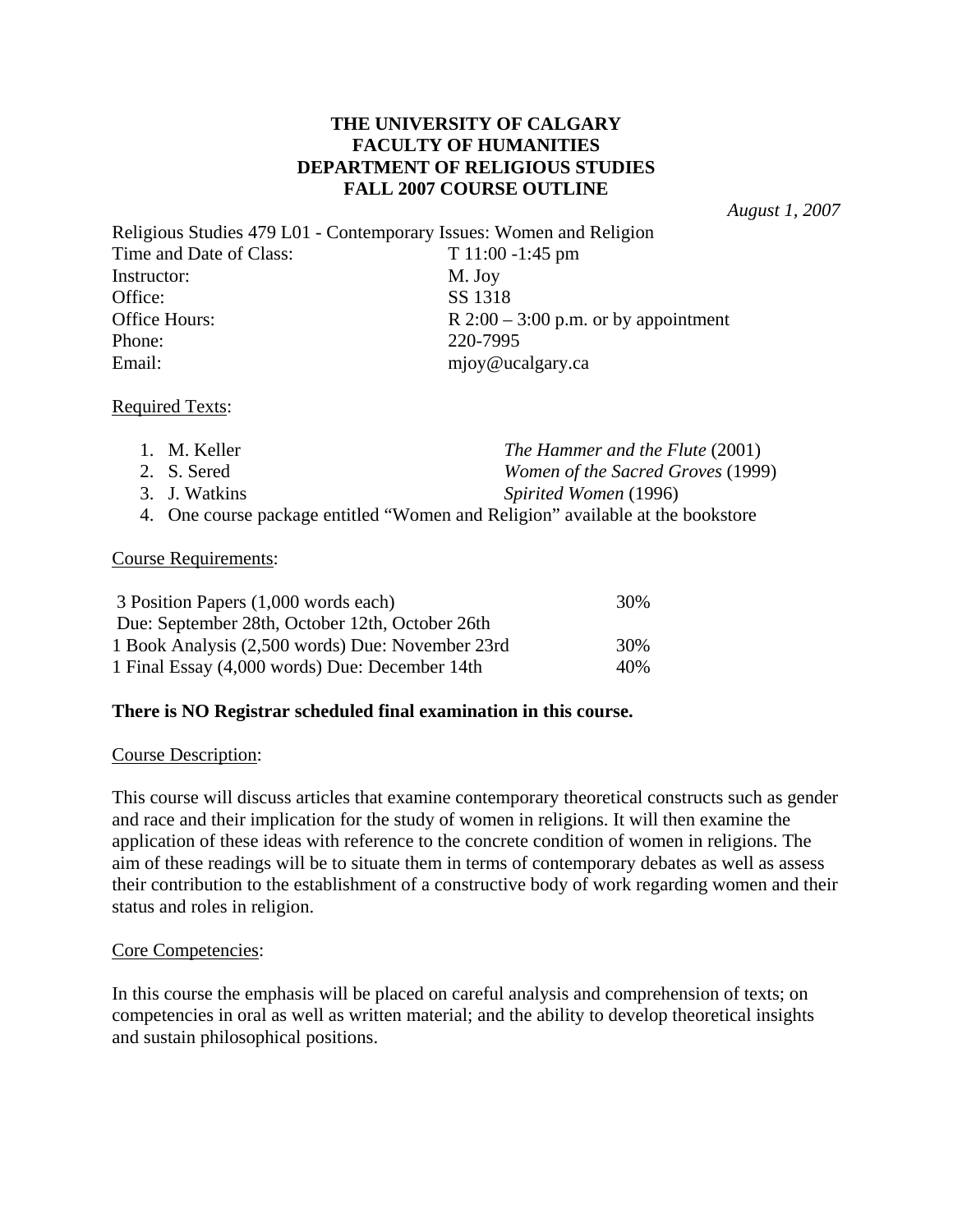## Readings for Class:

| Week One        | 1.  | "Gender and Religion: A Volatile Mixture" Handout  |
|-----------------|-----|----------------------------------------------------|
| Week Two        | 2.  | Ortner (1) (Class Pack); Ortner (4) (Class Pack)   |
| Week Three      | 3.  | Lamphere (Class Pack); Reeves Sanday (Class Pack)  |
| Week Four       | 4.  | Spelman (Class Pack); Talpade Moharty (Class Pack) |
| Week Five       | 5.  | Lazreg (Class Pack); Bell (Class Pack)             |
| Week Six        | 6.  | Prostitutes and Buddhism; Kabilsingh (Course Pack) |
| Week Seven      | 7.  | Jacobs (Class Pack); Boddy (Course Pack)           |
| Week Eight      | 8.  | Stacey (Class Pack); McCarthy Brown (Course Pack)  |
| Week Nine       | 9.  | Lloyd (Class Pack); Joy I (Class Pack)             |
| Week Ten        | 10. | Joy 2 (Class Pack); Joy 3 (Class Pack)             |
| Week Eleven 11. |     | Narayan (Class Pack); Roy (Class Pack)             |
| Week Twelve 12. |     | Baynes and Tohidi (Course Pack)                    |

## Grading

A numerical mark will be given for each course requirement. A letter grade will be assigned on the following number and letter grade scheme:

| A+ | $100 - 96$ | $95 - 90$ |      | $89 - 85$ |
|----|------------|-----------|------|-----------|
| B+ | $84 - 80$  | 79 - 75   | $B-$ | 74 - 70   |
|    | $69 - 65$  | $64 - 60$ |      | $59 - 55$ |
| D+ | 54 - 53    | 52-50     |      | Under 50  |

N.B. All written assignments will be graded with regard to both form and content.

## **Academic Honesty:**

*Plagiarism is not tolerated at the University of Calgary and has serious consequences. Your essays/presentations must be your own work and inadequate referencing may be seen as plagiarism. Please see the relevant sections on Academic Misconduct in the current University Calendar. If you have questions about correct referencing, please consult your instructor.* 

Academic Accommodation: